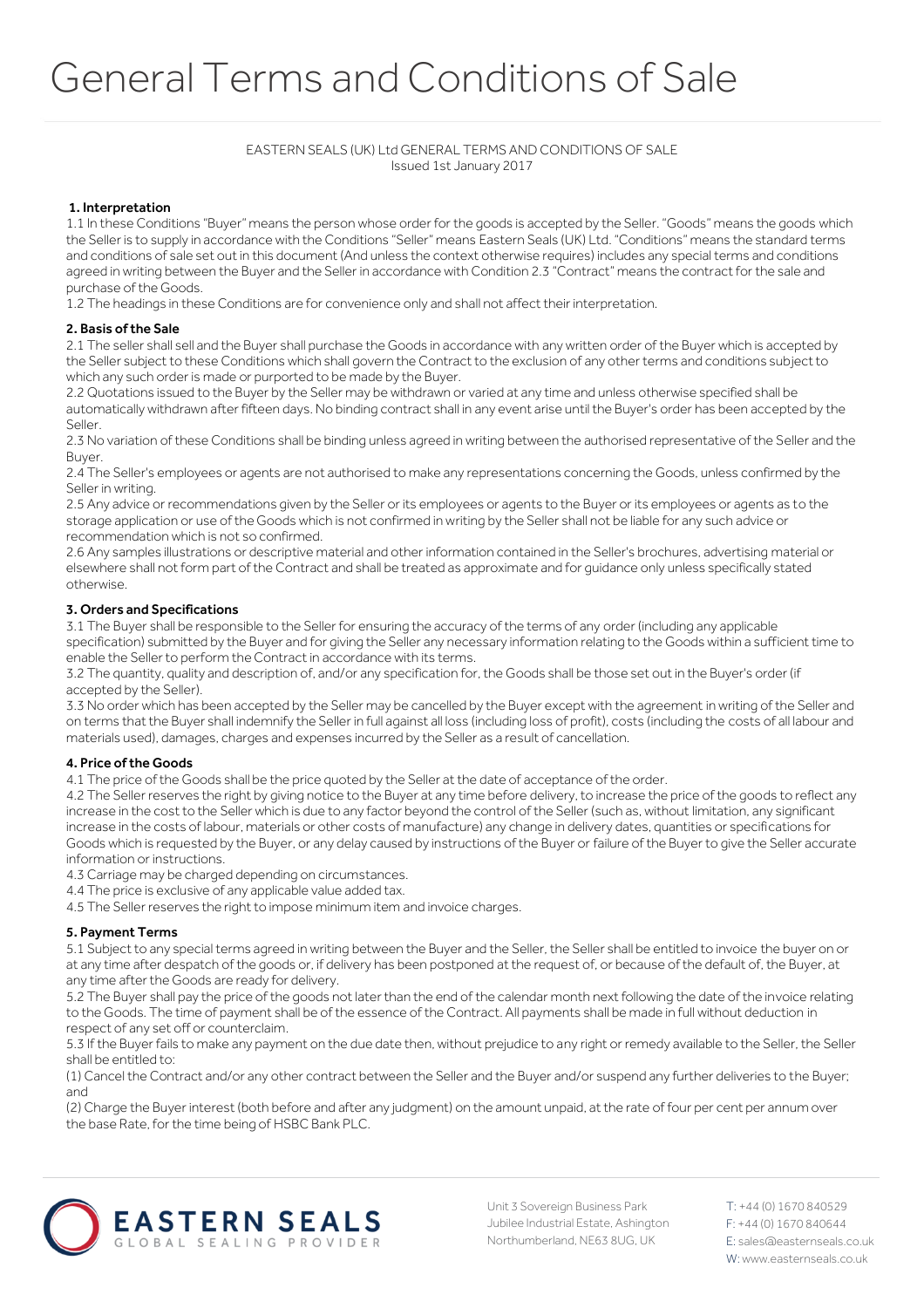# 6. Delivery

6.1 Delivery of the Goods shall be made by the Seller delivering the Goods to the place agreed with the Buyer at any time after the Seller has notified the Buyer that the Goods are ready for delivery or by the Buyer collecting the Goods from the Seller's premises. 6.2 The Seller shall endeavour to deliver the goods by the date quoted for delivery but such date is not guaranteed nor shall the time for delivery be of the essence.

6.3 Where the Goods are to be delivered in instalments, each delivery shall constitute a separate contract and failure by the Seller to deliver any one or more of the instalments in accordance with these Conditions or any claims by the Buyer in respect of any one or more instalments shall not entitle the Buyer to treat the Contract as a whole as repudiated.

6.4 Goods are subject to availability. Stock levels may change due to the time delay between orders placed and orders accepted. If items become out of stock after Eastern Seals (UK) Ltd accepts the order we will notify you as soon as possible. For items that are out of stock, consumers, should they wish to cancel the order will be refunded in full. Business customers are referred to clause 6.6.

6.5 For online orders date and time for delivery shall not be of the essence. If this is the case, availability and price must be confirmed with Eastern Seals (UK) Ltd on telephone and/or fax. Times and dates for delivery quoted in the Eastern Seals (UK) Ltd website or by Eastern Seals (UK) Ltd's employees are Approximate only. Eastern Seals (UK) Ltd shall use reasonable endeavours to despatch goods by the date agreed with the customer, but does not accept liability for failure to deliver within the stated time where this is caused by circumstances beyond our reasonable control, such as (but not limited to) delays caused by delivery companies or manufacturer lead

times. If a delay is likely, we will contact the Customer and advise of the delay. A Customer who is a Consumer shall be entitled to cancel an order when advised of a delay if the revised delivery date is not acceptable.

6.6 In the case of a Business Customer, if Eastern Seals (UK) Ltd is unable to deliver the goods within 30 days of the agreed delivery date, the Customer will, as its sole and exclusive remedy, be entitled to cancel the order and require any monies paid to Eastern Seals (UK) Ltd in respect of that order to be refunded. In order to cancel, the Customer must send written notice of cancellation to Eastern Seals (UK) Ltd after the above date but before delivery of the goods or notification from Eastern Seals (UK) Ltd that the goods are ready for delivery. This Clause does not apply to Consumers.

6.7 Business Customers are required to be able to accept the goods when they are ready for delivery within Normal Working Hours.

# 7. Risk and Property

7.1 Risk of damage to or loss of the Goods shall pass to the Buyer:-

(1) In the case of Goods to be delivered at the Seller's premises, at the time when the Seller notifies the Buyer that the Goods are available for collection; or

(2) In the case of goods to be delivered otherwise than at the Seller's premises, at the time of delivery or, if the buyer wrongfully fails to take delivery of the Goods, the time when the Seller has tendered delivery of the Goods.

7.2 Notwithstanding delivery and the passing of risk in the Goods, or any other provision of these Conditions, the property in the Goods shall not pass to the Buyer until the Seller has received in cash or cleared funds payment in full of the price of the Goods and all other goods agreed to be sold by the Seller to the Buyer for which payment is then due.

7.3 Until such time as the property in the Goods passes to the Buyer, the Buyer shall hold the Goods as the Seller's fiduciary agent and Bailee, and shall keep the Goods separate from those of the Buyer and third parties and properly stored, protected and insured and identified as the Seller's property. Until that time the Buyer shall be entitled to resell the Goods in the ordinary course of its business, but shall account to the Seller for the proceeds of sale or otherwise of the Goods, whether tangible or intangible, including insurance proceeds, and keep all such tangible proceeds, properly stored, protected and insured.

7.4 Until such time as the property in the Goods passes to the Buyer and provided that the Goods are still in existence and have not been resold the Seller shall be entitled at any time to require the Buyer to deliver up the Goods to the Seller and, if the Buyer fails to do so forthwith, to enter upon any premises of the Buyer where the Goods are stored and repossess the Goods.

7.5 The Buyer shall not be entitled to pledge or in any way charge by way of security for any indebtedness any of the Goods which remain the property of the Seller, but if the Buyer does so all monies owing by the Buyer to the Seller shall (without prejudice to any other right or remedy of the Seller) forthwith become due and payable.

### 8. Warranties and Liability

8.1 (1) the Seller shall be under no liability in respect of any defect in the Goods arising from any drawing, design or specification supplied by the Buyer.

(2) The Seller shall be under no liability in respect of any defect arising from fair wear and tear wilful damage, negligence, misuse, alteration, or repair of the Goods without the Seller's approval.

8.2 Subject as expressly provided in these Conditions all warranties conditions or other terms implied by statute or common law is excluded to the fullest extent permitted by law.

8.3 Any claim which is based on any defect in the quality or condition of the Goods or their failure to correspond with specification shall (whether or not delivery is refused by the Buyer) be notified to the Seller within 21 days from the date of delivery of (where the defect or failure was not apparent on reasonable inspection) within 14 days after discovery of the defect or failure.

8.4 Where any valid claim in respect of any of the Goods which is based on any defect in the quality or condition of the Goods, shortage, non-delivery or their failure to meet specification is notified to the Seller in accordance with these Conditions, the Seller shall, at its sole discretion, replace the Goods (or the part in question) free of charge or refund to the Buyer the price of the Goods (or a proportionate part of the price) but the Seller shall have no further liability to the Buyer.

8.5 Except in respect of death or personal injury caused by the Seller's negligence, the Seller shall not be liable to the Buyer by reason of any representation (other than fraudulent misrepresentation), or any implied warranty, condition or other term, or any duty at common law, or under the express terms of the Contract for any indirect loss or damage, costs, expenses, or for loss of profit, loss of business opportunity or damage to reputation and whether caused by the negligence of the Seller, its employees or agents or otherwise which arise out of or in connection with supply of the Goods or in their resale, by the Buyer.



Unit 3 Sovereign Business Park Jubilee Industrial Estate, Ashington Northumberland, NE63 8UG, UK

T: +44 (0) 1670 840529 F: +44 (0) 1670 840644 E: sales@easternseals.co.uk W:www.easternseals.co.uk